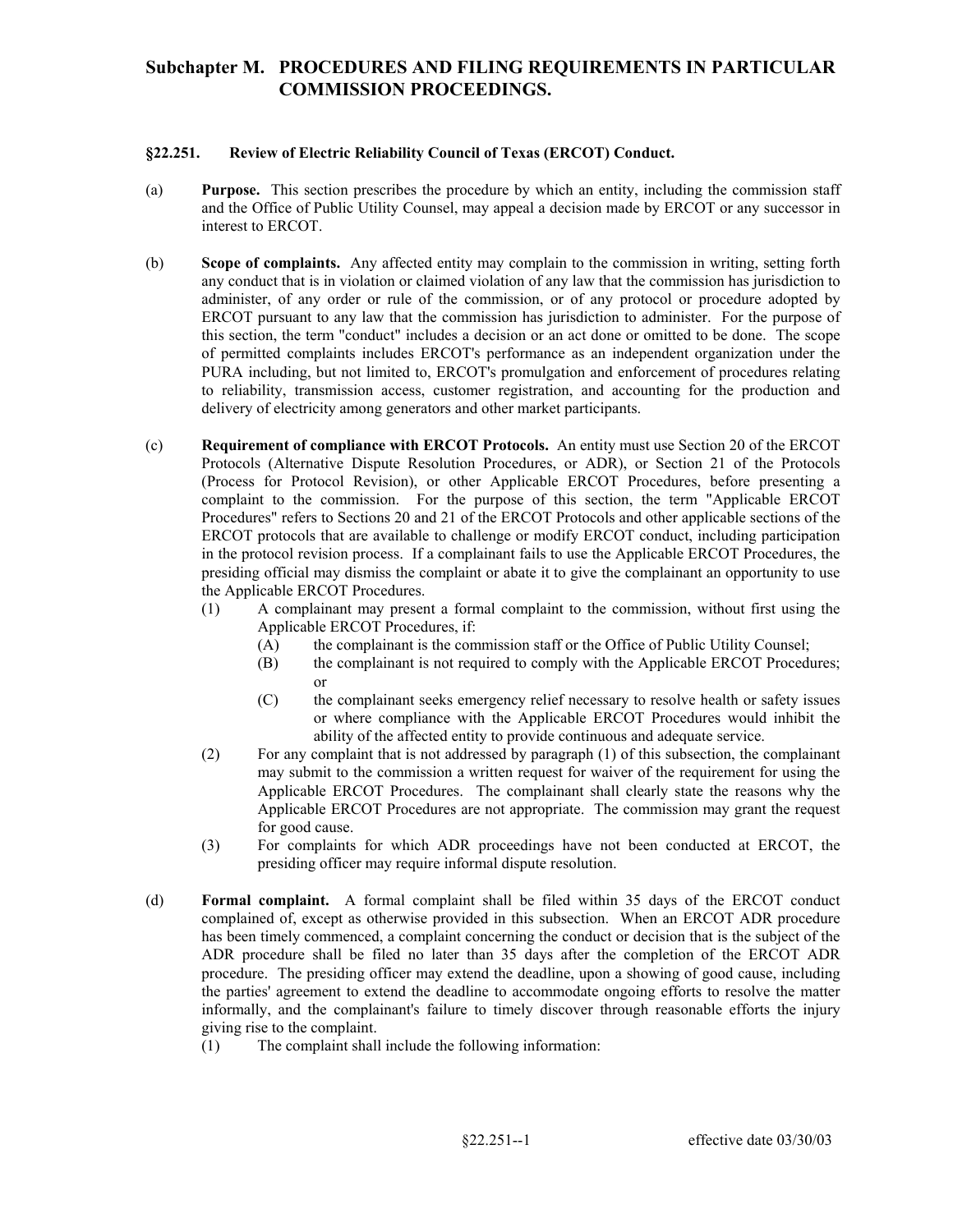### **§22.251(d)(1) continued**

- (A) a complete list of all complainants and the entities against whom the complainant seeks relief and the addresses, and facsimile transmission numbers and e-mail addresses, if available, of the parties' counsel or other representatives;
- (B) a statement of the case that ordinarily should not exceed two pages and should not discuss the facts. The statement must contain the following:
	- (i) a concise description of any underlying proceeding or any prior or pending related proceedings;
	- affected by the commission's decision, to the extent such entities or classes (ii) the identity of all entities or classes of entities who would be directly of entities can reasonably be identified;
	- (iii) a concise description of the conduct from which the complainant seeks relief;
	- (iv) a statement of the ERCOT procedures, protocols, by-laws, articles of incorporation, or law applicable to resolution of the dispute and whether the complainant has used the Applicable ERCOT Procedures for challenging or modifying the complained of ERCOT conduct or decision (as described in subsection (c) of this section) and, if not, the provision of subsection (c) of this section upon which the complainant relies to excuse its failure to use the Applicable ERCOT Procedures;
	- (v) a statement of whether the complainant seeks a suspension of the conduct or implementation of the decision complained of; and
	- (vi) a statement without argument of the basis of the commission's jurisdiction.
- (C) a detailed and specific statement of all issues or points presented for commission review;
- (D) a concise statement without argument of the pertinent facts. Each fact shall be supported by references to the record, if any;
- (E) a clear and concise argument for the contentions made, with appropriate citation to authorities and to the record, if any;
- (F) a statement of all questions of fact, if any, that the complainant contends require an evidentiary hearing;
- (G) a short conclusion that states the nature of the relief sought; and
- (H) a record consisting of a certified or sworn copy of any document constituting or evidencing the matter complained of. The record may also contain any other item pertinent to the issues or points presented for review, including affidavits or other evidence on which the complainant relies.
- (2) If the complainant seeks to suspend the conduct or the implementation of the decision is not entered. A request for suspension of the conduct or enforcement of a decision shall be complained of while the complaint is pending and all entities against whom the complainant seeks relief do not agree to the suspension, the complaint shall include a statement of the harm that is likely to result to the complainant if enforcement is not suspended. Harm may include deprivation of an entity's ability to obtain meaningful or timely relief if a suspension reviewed in accordance with subsection (i) of this section.
- (3) All factual statements in the complaint shall be verified by affidavit made on personal knowledge by an affiant who is competent to testify to the matters stated.
- (4) A complainant shall file the required number of copies of the formal complaint, pursuant to §22.71 of this title (relating to Filing of Pleadings, Documents, and Other Materials). A complainant shall serve copies of the complaint and other documents, in accordance with §22.74 of this title (relating to Service of Pleadings and Documents), and in particular shall serve a copy of the complaint on ERCOT's General Counsel, every other entity from whom relief is sought, the Office of Public Utility Counsel, and any other party.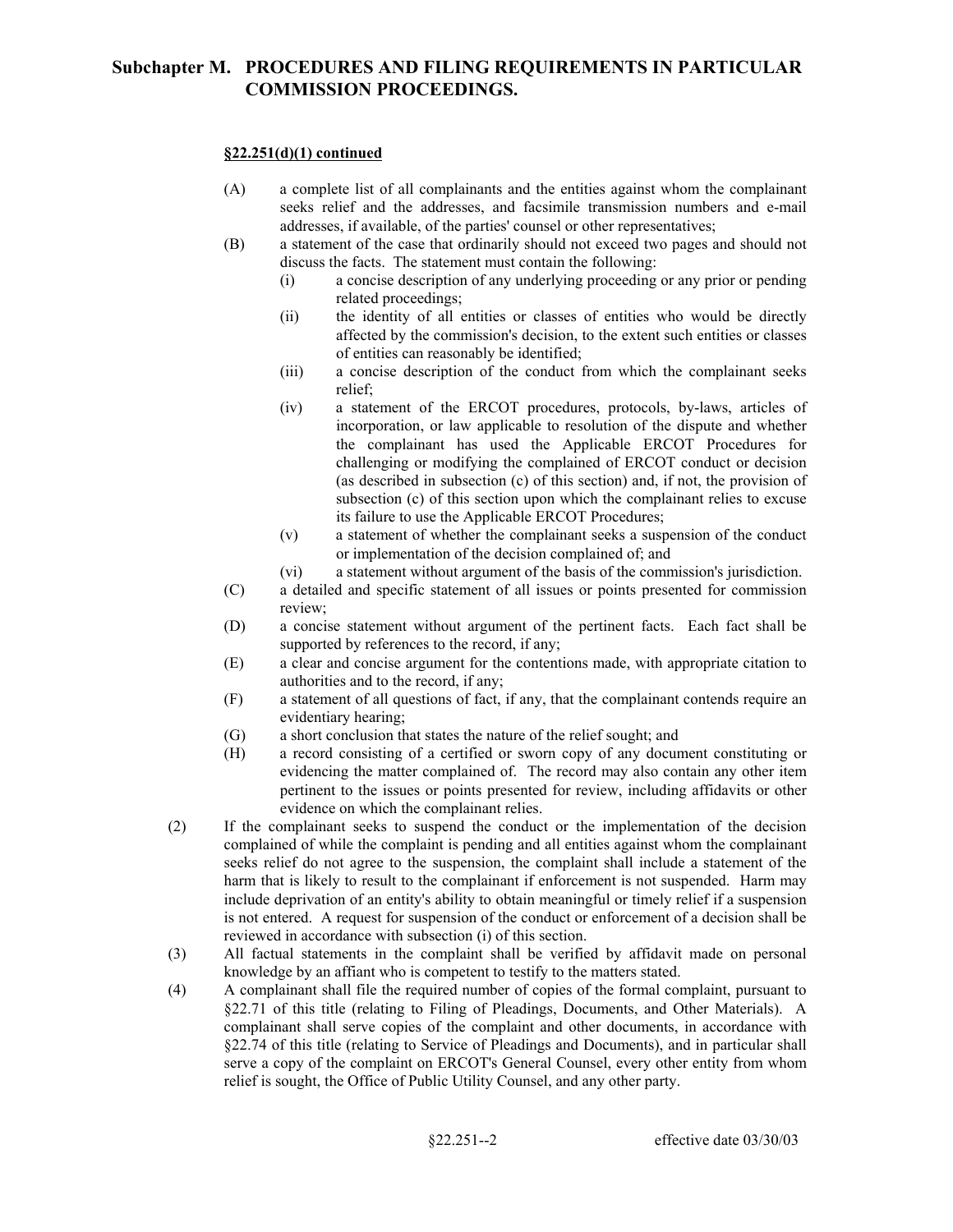### **§22.251 continued**

- (e) **Notice.** Within 14 days of receipt of the complaint, ERCOT shall provide notice of the complaint by email to all qualified scheduling entities and, at ERCOT's discretion, all relevant ERCOT committees and subcommittees. Notice shall consist of an attached electronic copy of the complaint, including the docket number, but may exclude the record required by subsection  $(d)(1)(H)$  of this section.
- (f) **Response to complaint.** A response to a complaint shall be due within 28 days after receipt of the complaint and shall conform to the requirements for the complaint set forth in subsection (d) of this section except that:
	- (1) the list of parties and counsel is not required unless necessary to supplement or correct the list contained in the complaint;
	- (2) the response need not include a statement of the case, a statement of the issues or points presented for commission review, or a statement of the facts, unless the respondent contests that portion of the complaint;
	- (3) a statement of jurisdiction should be omitted unless the complaint fails to assert valid grounds for jurisdiction, in which case the reasons why the commission lacks jurisdiction shall be concisely stated;
	- (4) the argument shall be confined to the issues or points raised in the complaint;
	- (5) the record need not include any item already contained in a record filed by another party; and
	- (6) if the complainant seeks a suspension of the conduct or implementation of the decision complained of, the response shall state whether the respondent opposes the suspension and, if so, the basis for the opposition, specifically stating the harm likely to result if a suspension is ordered.
- public interest shall file comments within 45 days after the date on which the complaint was filed. In (g) **Comments by commission staff and motions to intervene.** Commission staff representing the addition, any party desiring to intervene pursuant to §22.103 of this title (relating to Standing to Intervene) shall file a motion to intervene within 45 days after the date on which the complaint was filed. A motion to intervene shall be accompanied by a response to the complaint.
- (h) **Reply.** The complainant may file a reply addressing any matter in a party's response or commission staff's comments. A reply, if any, must be filed within 55 days after the date on which the complaint was filed. However, the commission may consider and decide the matter before a reply is filed.
- the complaint is pending and all entities against whom the complainant seeks relief do not agree to the likely to result to the complainant if a suspension is not ordered, the harm that is likely to result to (i) **Suspension of enforcement.** The ERCOT conduct complained of shall remain in effect until and unless the presiding officer or the commission issues an order suspending the conduct or decision. If the complainant seeks to suspend the conduct or implementation of the decision complained of while suspension, the complainant must demonstrate that there is good cause for suspension. The good cause determination required by this subsection shall be based on an assessment of the harm that is others if a suspension is ordered, the likelihood of the complainant's success on the merits of the complaint, and any other relevant factors as determined by the commission or the presiding officer.
	- (1) The presiding officer may issue an order, for good cause, on such terms as may be reasonable to preserve the rights and protect the interests of the parties during the processing of the complaint, including requiring the complainant to provide reasonable security, assurances, or to take certain actions, as a condition for granting the requested suspension.
	- (2) A party may appeal a decision of a presiding officer granting or denying a request for a suspension, pursuant to §22.123 of this title (relating to Appeal of an Interim Order and Motions for Reconsideration of Interim Orders Issued by the Commission).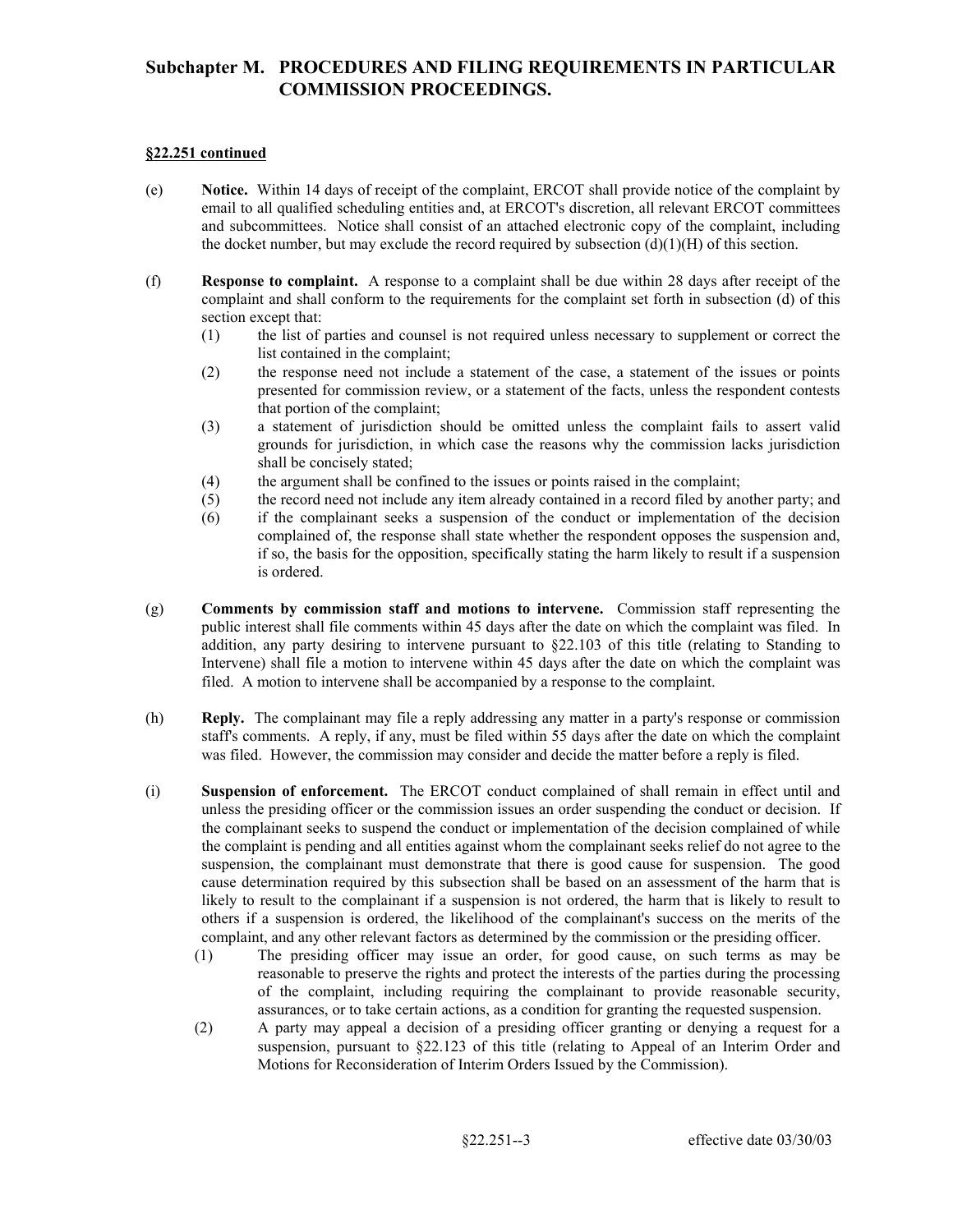#### **§22.251 continued**

- (j) **Oral argument.** If the facts are such that the commission may decide the matter without an evidentiary hearing on the merits, a party desiring oral argument shall comply with the procedures set forth in §22.262(d) of this title (relating to Commission Action After a Proposal for Decision). In its discretion, the commission may decide a case without oral argument if the argument would not significantly aid the commission in determining the legal and factual issues presented in the complaint.
- (k) **Extension or shortening of time limits.** The time limits established by this section are intended to facilitate the expeditious resolution of complaints brought pursuant to this section.
	- by this rule for good cause shown. Any request or motion to extend or shorten the schedule (1) The presiding officer may grant a request to extend or shorten the time periods established must be filed prior to the date on which any affected filing would otherwise be due. A request to modify the schedule shall include a representation of whether all other parties agree with the request, and a proposed schedule.
	- (2) For cases to be determined after the making of factual determinations or through commission ADR as provided for in subsection (n) of this section, the presiding officer shall issue a procedural schedule.
- (l) **Standard for review.** If the factual determinations supporting the conduct complained of have not been made in a manner that meets the procedural standards specified in this subsection, or if factual determinations necessary to the resolution of the matter have not been made, the commission will resolve any factual issues on a *de novo* basis. If the factual determinations supporting the conduct complained have been made in a manner that meets the procedural standards specified in this subsection, the commission will reverse a factual finding only if it is not supported by substantial evidence or is arbitrary and capricious. The procedural standards in this subsection require that facts be determined:
	- (1) In a proceeding to which the parties have voluntarily agreed to participate; and
	- (2) By an impartial third party under circumstances that are consistent with the guarantees of due process inherent in the procedures described in the Texas Government Code Chapter 2001 (Administrative Procedure Act).
- (m) **Referral to the State Office of Administrative Hearings.** If resolution of a complaint does not must be made to resolve a complaint brought under this section, and the parties do not agree to the require determination of any factual issues, the commission may decide the issues raised by the complaint on the basis of the complaint and the comments and responses. If factual determinations making of all such determinations pursuant to a procedure described in subsection (n) of this section, the matter may be referred to the State Office of Administrative Hearings for the making of all necessary factual determinations and the preparation of a proposal for decision, including findings of fact and conclusions of law, unless the commission or a commissioner serves as the finder of facts.
- (n) **Availability of alternative dispute resolution.** Pursuant to Texas Government Code Chapter 2009 (Governmental Dispute Resolution Act), the commission shall make available to the parties alternative dispute resolution procedures described by Civil Practices and Remedies Code Chapter 154, as well as combinations of those procedures. The use of these procedures before the commission for complaints brought under this section shall be by agreement of the parties only.
- (o) **Granting of relief.** Where the commission finds merit in a complaint and that corrective action is required by ERCOT, the commission shall issue an order granting the relief the commission deems appropriate, including, but not limited to:
	- (1) Entering an order suspending the conduct or implementation of the decision complained of;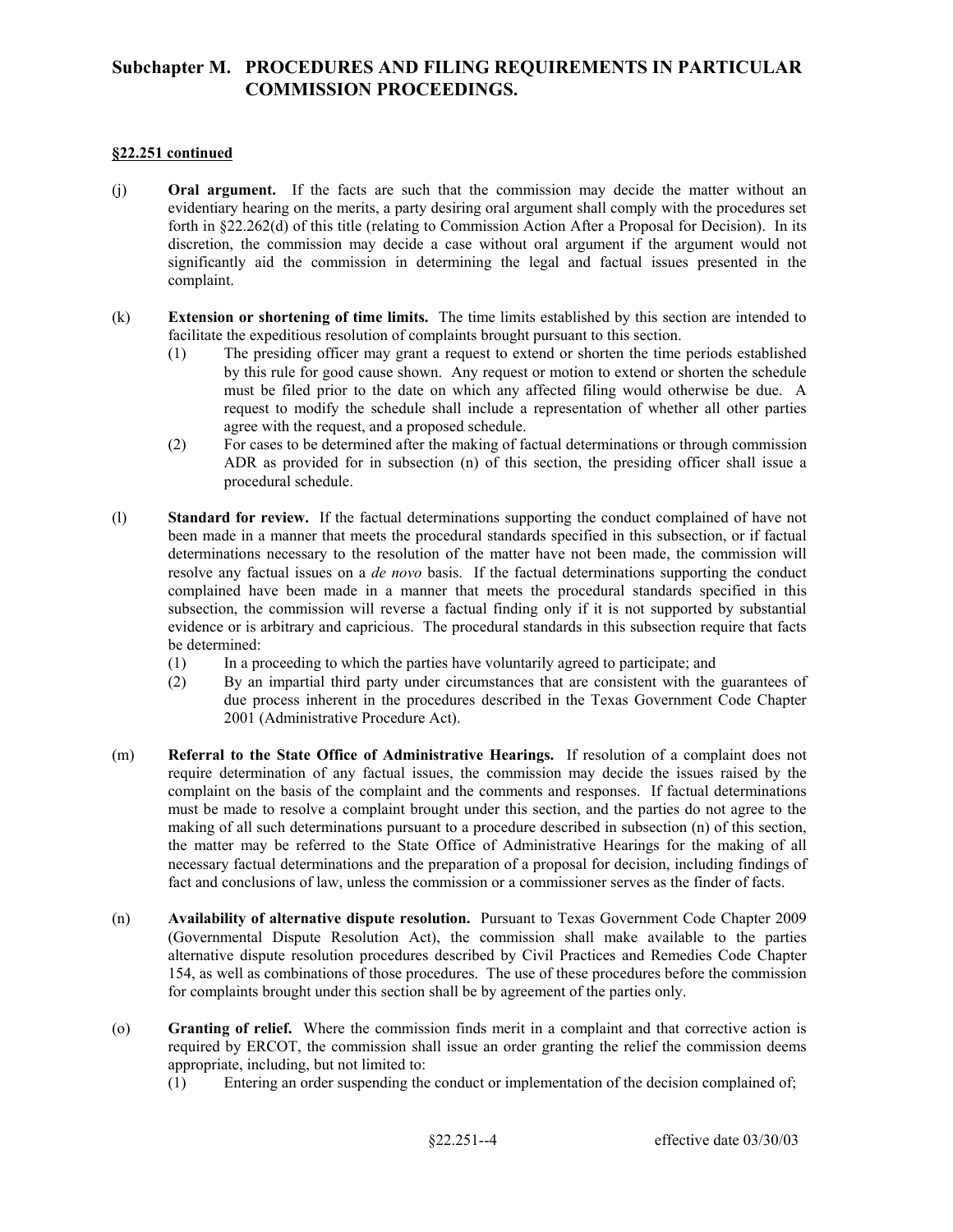(2) Ordering that appropriate protocol revisions be developed;